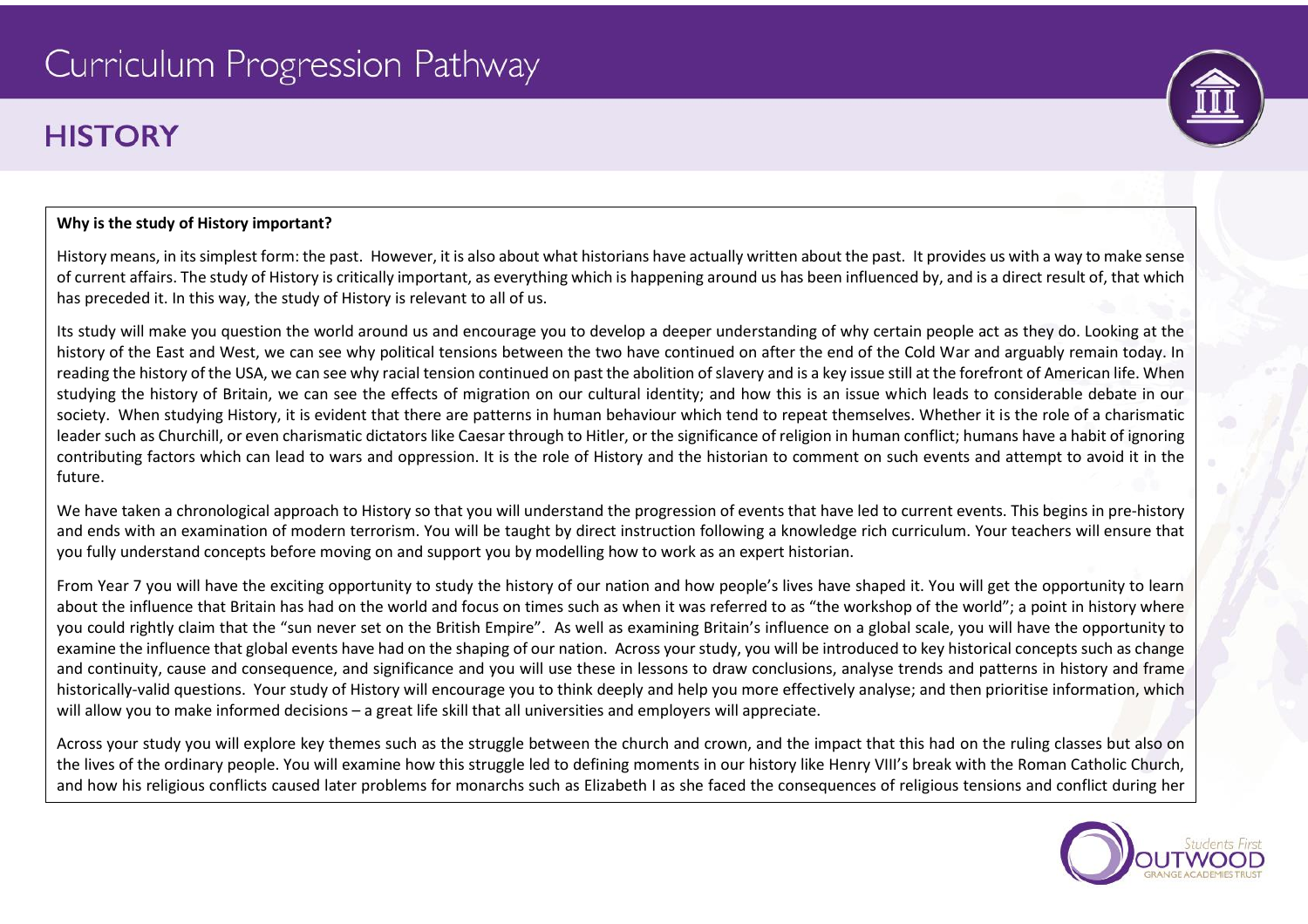reign. Lessons will provide a wide range of opportunities for you to frame your own historical questions, and through the use of the methods of historical enquiry, will enable you to make supported judgements to answer them.

History is a subject which contains the best debates and the best arguments; you will examine key historical debates such as: Was Dunkirk a triumph or disaster for the British military? Was Winston Churchill a British hero or a war criminal? Was the British Empire a positive influence on the world?

Was King John really all that bad? And, was the First World War a total disaster in which millions of innocent people were led to their slaughter, or a just war that put an end to the imperialist ambitions of an autocrat and an attempt to stand up for the rights and freedoms of the people of Europe? Seems challenging - you are going to love it! History will broaden your mind!

#### **What skills will the study of History teach you?**

You are a citizen in this world and you need to know about the various consequences of the decisions taken by the people of the past, to provide you with a broad cultural awareness. It will teach you to…

- Analyse issues and events
- Express your ideas both orally and in written form
- Put forward ideas and arguments in a concise manner
- Gather, investigate and assess materials
- Base conclusions on research and generate further ideas
- Organise material in a logical and coherent way
- Be independent
- Pose questions and seek answers  $-$  A love of enquiry!

#### **What will you know and understand from your study of History?**

- You will understand people and societies. The study of History allows us to investigate how people and societies behave. Information from the past must serve to explain why we, as people, behave as we do in society. Students need to develop some sense of how societies function, simply to run their own lives.
- You will understand modern events and current issues. The past causes the present and so the future. Anytime we try to find out why something happened we have to look for factors that took shape earlier.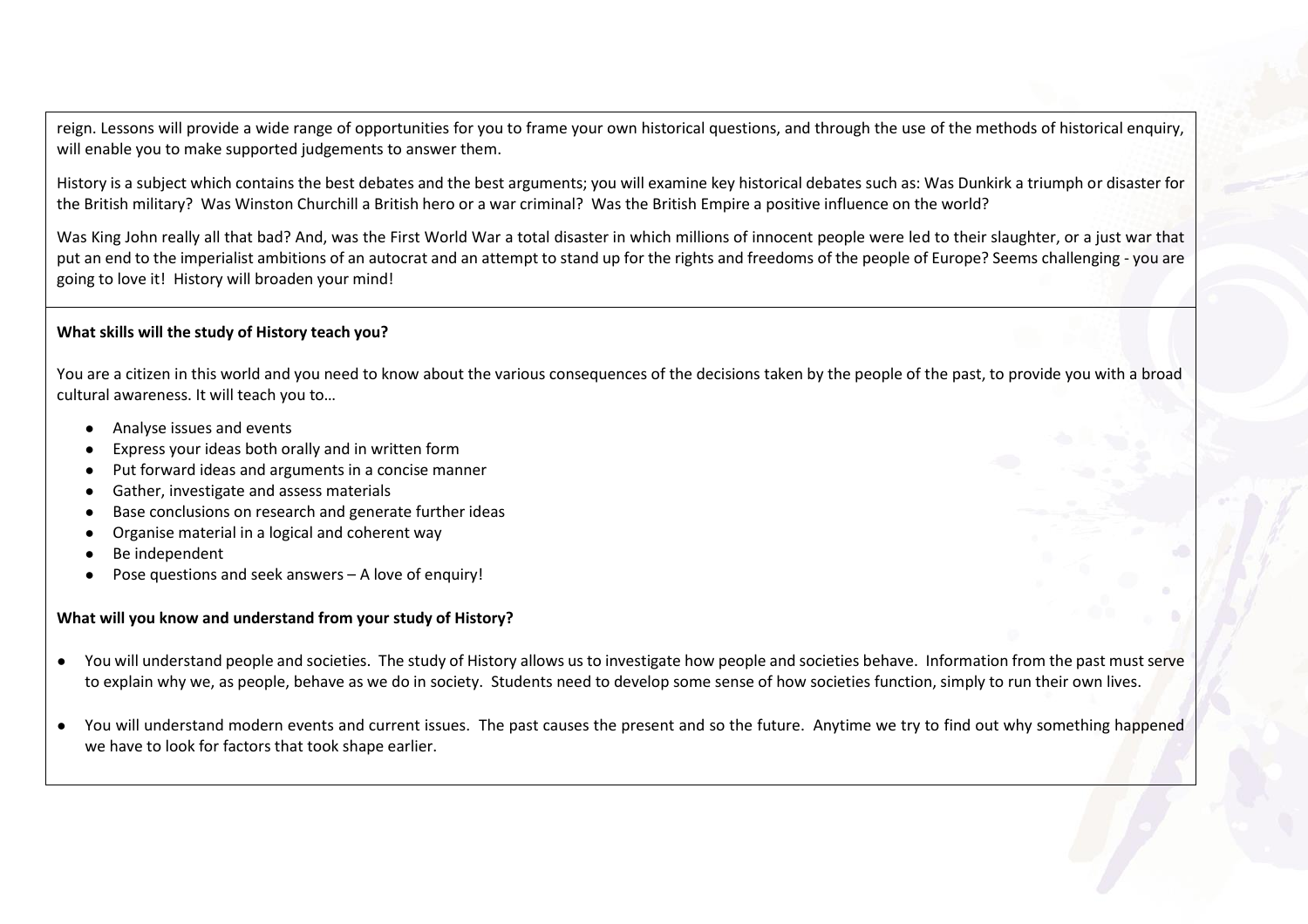● Studying History will test your own moral sense. People throughout history have been in situations and difficult circumstances whereby they have had to make hard choices. For example, was Neville Chamberlain right in appeasing Hitler in the 1930s or did he in fact make the Second World War an inevitability? Was Churchill right to sink the French naval fleet after they surrendered in World War Two, despite being Allies only days before?

#### **How does your study of History support your study in other subjects?**

Study of any subject in our curriculum takes full advantage of links with other subject areas- we term these as interdisciplinary links and we make the most of them because we know that deep learning requires the transference of knowledge and skills from one topic of learning to another. Once you can transfer your learning across topics and subject areas then you are really mastering what you know and how to apply your understanding and skills.

History touches on so many other subjects such as Geography and English Literature, any subject that analyses information, asks you to look at patterns and trends, requires you to construct a coherent and well-structured argument. You will learn methods of thinking and research that are widely applicable to other subject areas helping your thinking in all subjects.

#### **How can you deepen your understanding of History?**

As part of the KS3 curriculum, we ensure that students at Outwood Academy City are given the opportunity to study the history of their local area, in order for them to examine how national and international events have impacted their local society. In Year 7 we investigate Sheffield Castle with its deep roots in the middle ages and what it reveals about the city's forgotten medieval heritage. We explore its wide-reaching history using online tours of the historical site to introduce a research project for students to investigate further. In Year 8, students are able to delve into how the Sheffield Blitz shows how the Second World War was fought on the doorsteps of Sheffield. Why was the city attacked? How did it affect the lives of the local people? Giving students this opportunity allows them to undertake an enquiry that will equip them for the subsequent GCSE level study of the 'historic environment'; but it will also inspire the students with the knowledge that history does not just happen somewhere else – somewhere more important; it also happened in the places where they and their families live and work. We also explore historical events using music from the songs that directed escaping slaves to the underground railroad, a method of breaking free from the plantations, to how music influenced changes during the Civil Rights movement in America. Students also become involved in one of the most controversial legal cases in American history, taking on the roles of defence and prosecution, which allows them to connect with evidence and use it in the form of a debate.

At GCSE we promote all forms of educational material including online homeworks, useful documentaries and cartoons. We also have several online learning platforms to further enhance what is offered in school. Students can use [tenjin.outwood.com](http://quiz.outwood.com/) in order to test their recall of the key units they are studying at GCSE. This also provides a gap analysis for students, so they are able to see areas where they could improve and focus their revision further. We encourage students to attend enrichment opportunities to support their studies at GCSE, this includes; tutor time and after school groups, which are targeted to different aspects of the GCSE course. This allows students to focus their revision on all the examination criteria and essential exam skills.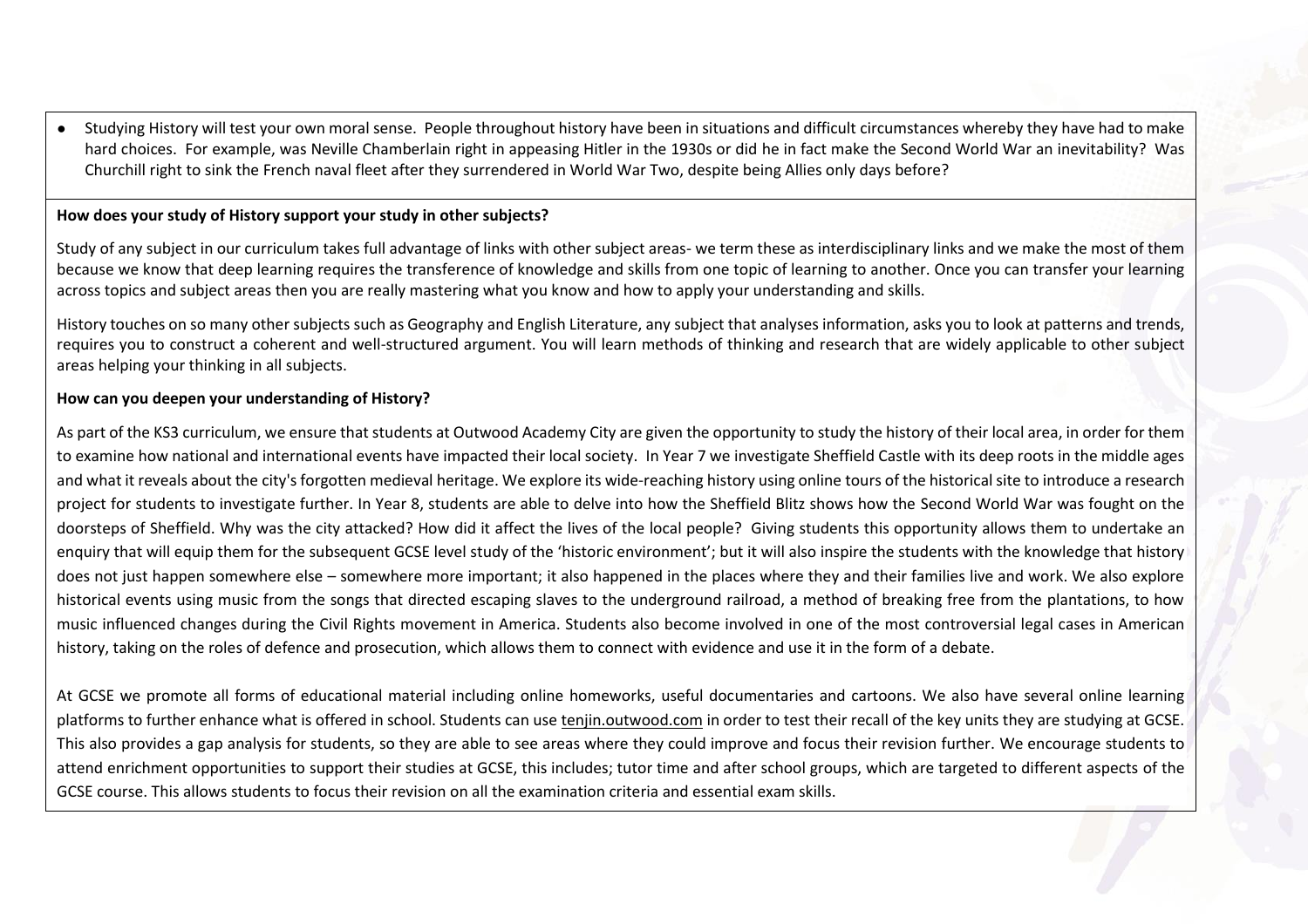- 1. Know and understand the history of these islands as a coherent, chronological narrative, from the earliest times to the present day: how people's lives have shaped this nation and how Britain has influenced and been influenced by the wider world
- 2. Know and understand significant aspects of the history of the wider world: the nature of ancient civilisations; the expansion and dissolution of empires; characteristic features of past non-European societies; achievements and follies of mankind
- 3. Gain and deploy a historically grounded understanding of abstract terms such as 'empire', 'civilisation', 'parliament' and 'peasantry'
- 4. Understand historical concepts such as continuity and change, cause and consequence, similarity, difference and significance, and use them to make connections, draw contrasts, analyse trends, frame historically-valid questions and create their own structured accounts, including written narratives and analyses
- 5. Understand the methods of historical enquiry, including how evidence is used rigorously to make historical claims, and discern how and why contrasting arguments and interpretations of the past have been constructed
- 6. Gain historical perspective by placing their growing knowledge into different contexts, understanding the connections between local, regional, national and international history; between cultural, economic, military, political, religious and social history; and between short- and long-term timescales.

Our Outwood Programme of Study for KS3 aligns to the National Curriculum Programme of Study for History.

#### **How can History support your future?**

History is offered at most prestigious universities either as a single honours or a joint honours subject studied alongside other disciplines e.g. History of Art, History and French, Archaeology, History and Philosophy, History and Politics, History and English. The very fact that you have been able to study History e.g. historical thinking will help your future application be they for colleges, universities, apprenticeships or employment.

Careers that the study of History supports include:

- **Legal profession**
- **Journalism**
- **Archivist**
- Writer
- **Media**
- Public sector administration
- **Politics**
- **Business and commerce**
- Museum curator
- **Teaching**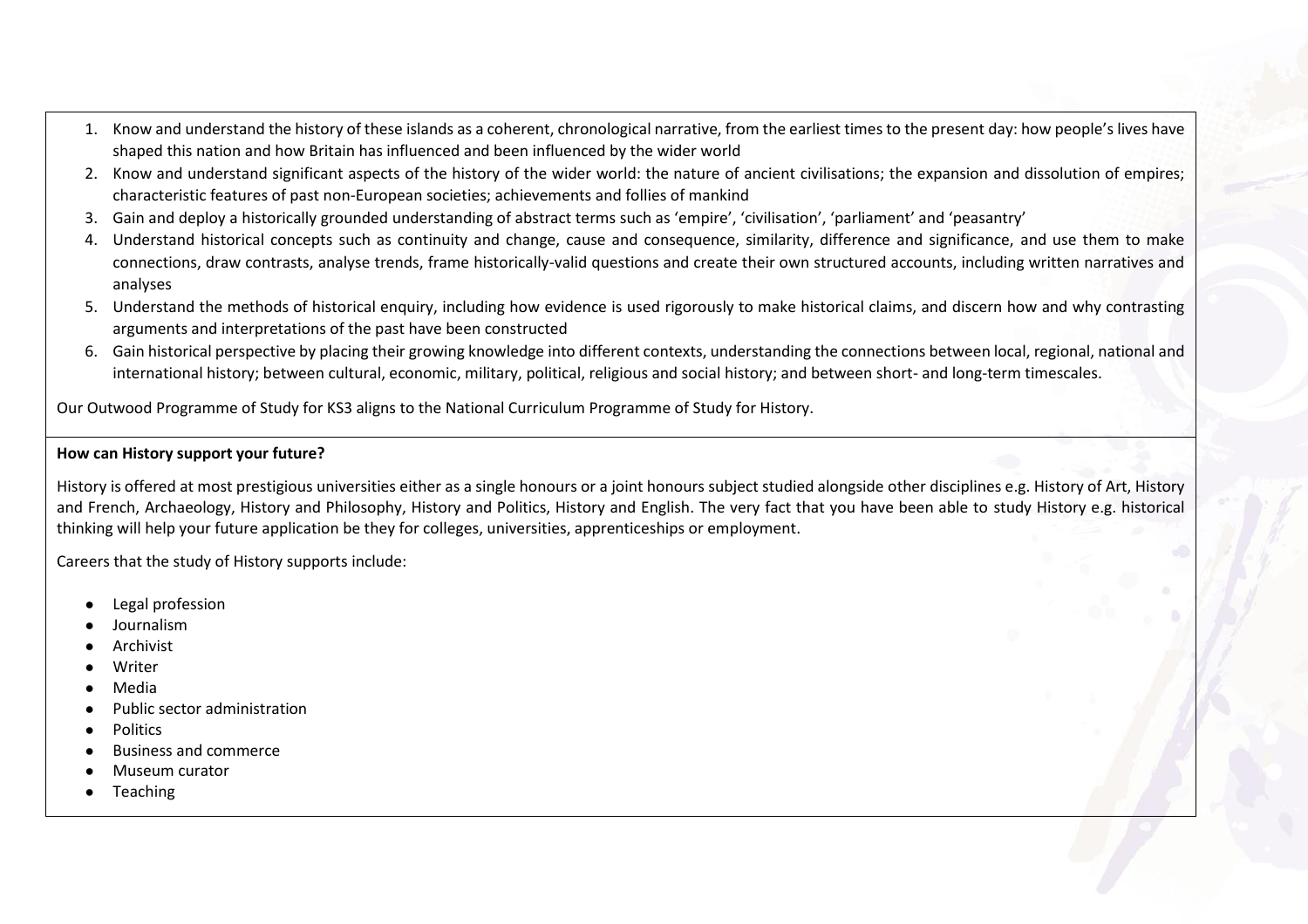#### **KS3 Curriculum Topic Delivery Plan**

Learning history involves the development of both core knowledge (the 'stuff' of history) and familiarity with the 'second-order' or procedural concepts, that shape the way in which the 'stuff' or 'substance' is understood, organised and debated, as well as the ways in which it is actually generated. The following six areas of conceptual understanding are specifically named in the current National Curriculum and (individually or collectively) form the focus of specific assessment objectives at GCSE and A-level. None of them can be taught separately from the substance of history, but effective planning needs to encompass and address them all:

- Cause and consequence
- Change and continuity
- Similarity and difference
- Significance
- **Evidence**
- **Interpretations**

KS3 needs to therefore be seen as an opportunity to build the core knowledge and understanding of the procedural concepts required, in order for our students to excel in history. These years are to be used not to repeat content being delivered at GCSE; but to allow us to build horizontal links to the GCSE topics, embedding within our students the core knowledge required to succeed in the discipline of history.

#### **The importance of delivering a diverse curriculum**

Given the tumultuous events of 2020 and the Black Lives Matter movement, we have a moral duty to reflect on our curriculum provision, and to try and deliver a more inclusive national history.

In *The Imperial Hangover,* Dr Samir Puri examined the mixed legacies of empires for later generations, and argued that Britain is trapped between two irreconcilable sentiments: 'Britain's Grandeur and Guilt of Empire'. He states that 'accommodating diverse and often contradictory perspectives is core to the challenges we face as educators. 'Britain ought to derive pride from its past accomplishments, while simultaneously building an awareness and a humility around its involvement in controversial historical episodes. Achieving both will be tough'.

In our curriculum we need to ensure that we educate our students about our country and how it came to its current state. To deliver this successfully, our students need an awareness of how Britain came to be a culturally diverse, multi-ethnic nation. Dr Puri argues that it is our responsibility to ensure that our students leave school with an understanding of Britain's historic successes, and how the British Empire contributed to the outcomes of the world wars and to also know why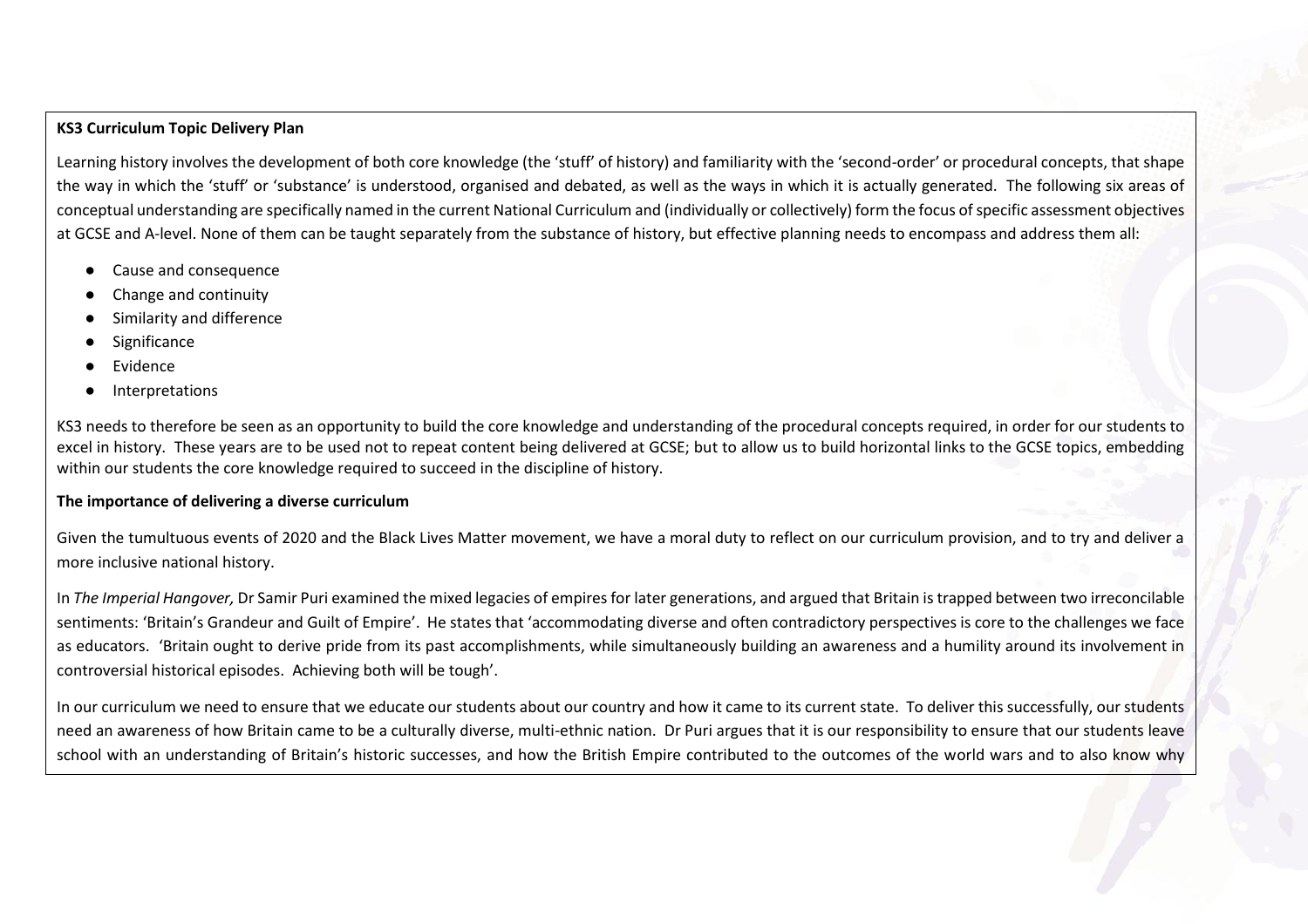Britain's populace is now multi-ethnic. We have a duty to allow our students to study the arrival stories of big BAME communities as related to decolonisation. It is therefore important that any planning of our KS3 provision has the origin story of BAME communities as a priority theme.

As part of a diverse curriculum our Key Stage 3 curriculum should also represent the history of other groups in society to represent the diverse nature of the classroom each teacher encounters. This will include subject content that examines as either a depth study or across the curriculum in breadth the history of all genders, religions, social classes, sexualities and disabled people. Whether or not the local area reflects the national picture, it is the duty of all academies to ensure that every student in every school, regardless of location and experience, gains a broad understanding of British society as a whole. They need to learn to see society from a variety of viewpoints and have an understanding of how society became the way it is.

#### **KS3 substantive concepts:**

As part of our curriculum planning we have considered the coverage of substantive concepts; this will ensure students are receiving an appropriate coverage of these concepts and also are able to have opportunities to revisit them within their historical studies. The table below outlines some of the KS3 substantive concepts that may be covered as part of our curriculum offer.

| <b>Monarchy</b>        | <b>Colonialism</b>     | <b>Foreign Policy</b>    | <b>Liberal</b>      | <b>President</b>         | <b>Socialism</b>     |
|------------------------|------------------------|--------------------------|---------------------|--------------------------|----------------------|
| <b>Authority</b>       | <b>Communism</b>       | Gentry                   | <b>Middle Class</b> | <b>Prime Minister</b>    | <b>State</b>         |
| Autocracy              | Conservative           | <b>Heresy</b>            | <b>Minister</b>     | Propaganda               | <b>Suffrage</b>      |
| <b>Bill</b>            | <b>Constitution</b>    | <b>Heretic</b>           | <b>Minority</b>     | <b>Racism</b>            | <b>Tariff</b>        |
| Campaign               | <b>Dictator</b>        | Hierarchy                | <b>Nationalism</b>  | Radical                  | <b>Terrorism</b>     |
| <b>Capitalism</b>      | <b>Domestic policy</b> | Holy war                 | Papacy              | Reform                   | <b>Totalitarian</b>  |
| <b>Civil liberties</b> | <b>Fascism</b>         | Illegitimacy             | Parliament          | Resistance               | <b>Trade Union</b>   |
| Civil rights           | Federal                | Imperialism              | <b>Patriarch</b>    | <b>Revolution</b>        | <b>Treaty</b>        |
| Civilian               | <b>Feminism</b>        | <b>Industrialisation</b> | <b>Persecution</b>  | <b>Royal Court</b>       | <b>Working Class</b> |
| <b>Class</b>           | Feudal                 | <b>Judiciary</b>         | Pilgrimage          | <b>Skilled labourers</b> | Earldom              |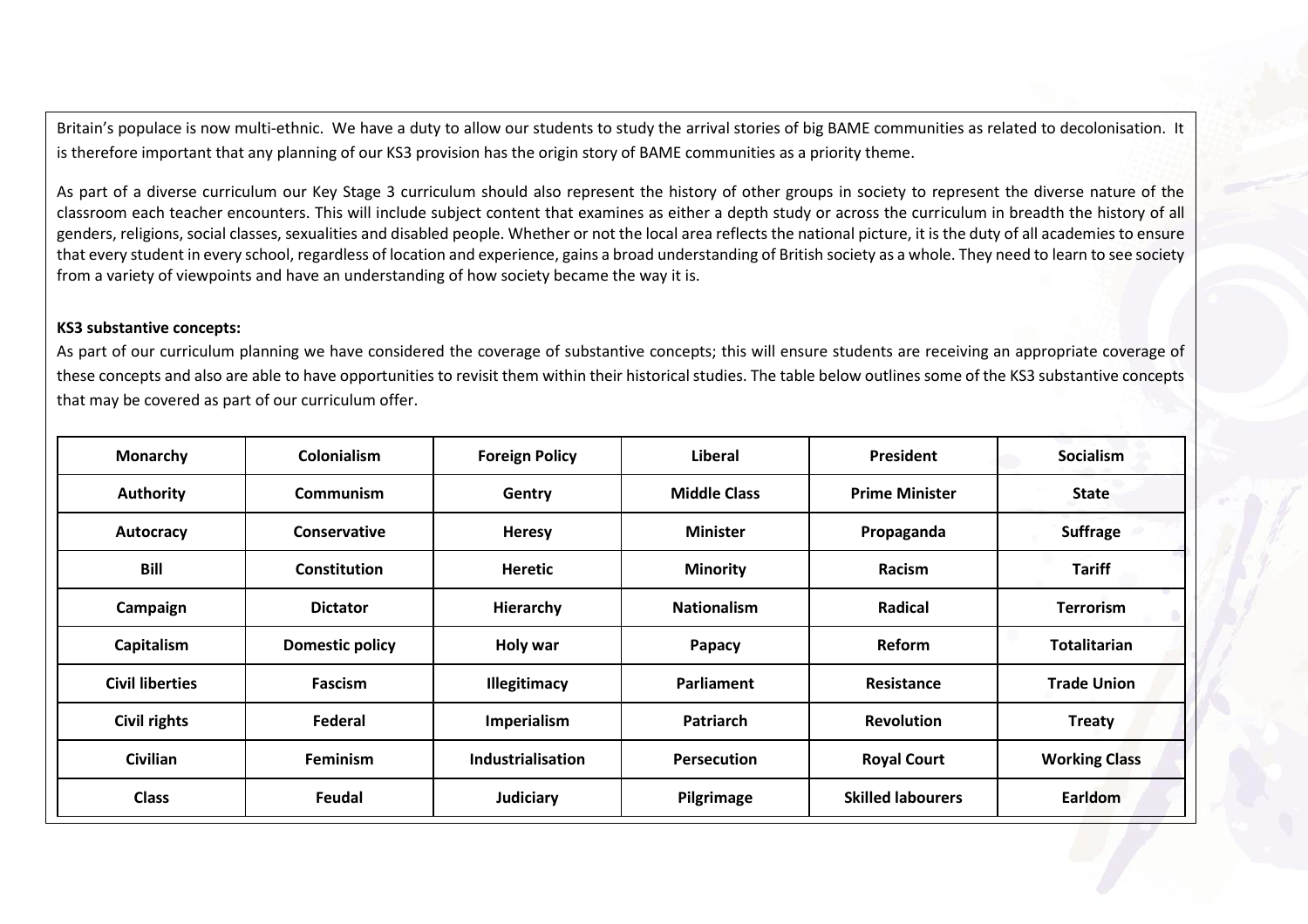#### **HISTORY CURRICULUM PROGRESSION PATHWAY AT OUTWOOD ACADEMY CITY**

Chronology will be covered and reviewed through the Key Stages to develop student understanding of centuries and time periods etc.

The overall aim of this programme of study is to provide students with the necessary grounding in historical understanding and skill to enable them to progress in their study. Also, it is important that diverse history and local history is embedded throughout units, rather than as standalone units. This will continue to be a driving focus of curriculum development.

|                    | <b>Half Term I</b>                                                                                                                                                                          | <b>Half Term 2</b>                                                                                                            | <b>Half Term 3</b>                                                                                                                          | <b>Half Term 4</b>                                                                                                                                                                                                                   | <b>Half Term 5</b>                                                                                                                                                                                             | <b>Half Term 6</b>                                                                                                                                                                                                                                                                                                                                           |
|--------------------|---------------------------------------------------------------------------------------------------------------------------------------------------------------------------------------------|-------------------------------------------------------------------------------------------------------------------------------|---------------------------------------------------------------------------------------------------------------------------------------------|--------------------------------------------------------------------------------------------------------------------------------------------------------------------------------------------------------------------------------------|----------------------------------------------------------------------------------------------------------------------------------------------------------------------------------------------------------------|--------------------------------------------------------------------------------------------------------------------------------------------------------------------------------------------------------------------------------------------------------------------------------------------------------------------------------------------------------------|
| Year 7             | How did migration<br>before 1066 affect<br><b>Britain? (Neolithic to</b><br>Anglo-Saxons)<br>Resources, migration,<br>systems of rule, cause and<br>consequences, religion and<br>hierarchy | How did the<br>Normans change<br><b>Britain?</b><br>Feudal system,<br>autocracy, Social class.<br>Invasion and<br>Succession. | How did life change<br>in the Middle Ages?<br>Living in medieval times<br><i>(inc. Black Death)</i><br>Role of religion in<br>medieval life | Did the Tudors shape<br><b>Britain?</b><br>Henry VII - Elizabeth I<br>Religious change and its<br>impact across the Tudor<br>period. Religion, Earls,<br>Papacy, heretic, royal<br>court, Protestantism,<br>Catholicism, legitimacy, | How did the English<br>Civil War turn Britain<br>upside down?<br>James I-Charles II<br>Parliament, constitution,<br>authority, minister,<br>patriarch, reform,<br>revolution, Divine Right of<br>Kings, state, | How did steel and<br>industry change power in<br><b>Britain?</b><br>(7 lessons)<br>Industrial revolution -<br>Women's suffrage<br>Democracy, industry,<br>capitalism, campaign,<br>suffrage, feminism,<br>constitution, Liberal, middle<br>class, working class,<br>propaganda, reform, radical,<br>skilled labourers, Trade<br>union, Local Study Sheffield |
| Year 7<br>overview | and the people, the influence of religion on society, migration, invasion, politics, and national divisions.                                                                                |                                                                                                                               |                                                                                                                                             |                                                                                                                                                                                                                                      |                                                                                                                                                                                                                | Students will examine a narrative of Britain from the Neolithic period to the 19th century; they will explore key themes of the relationship between government                                                                                                                                                                                              |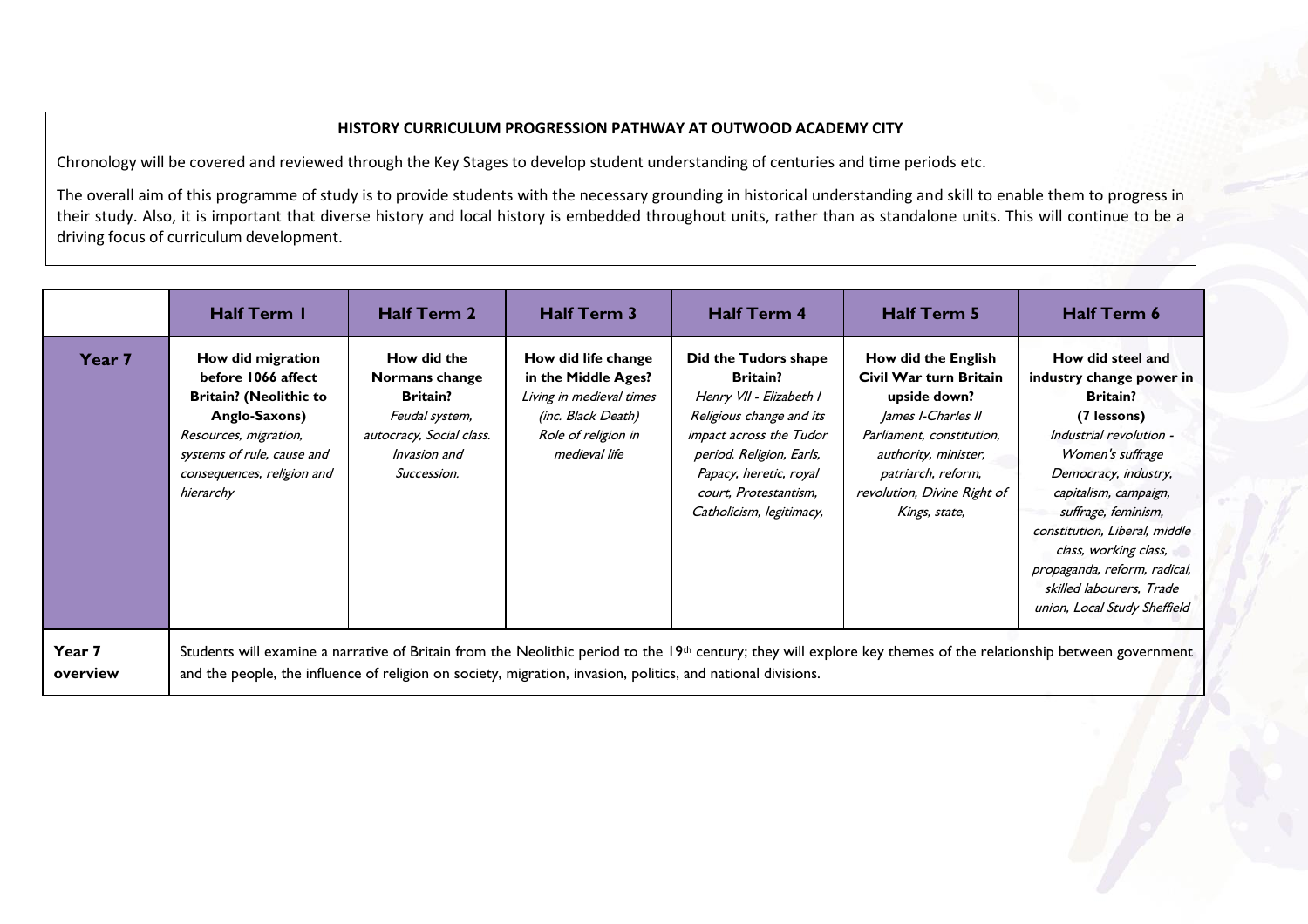| Year <sub>8</sub>         | What impact did the<br><b>Transatlantic Slave</b><br><b>Trade have on Britain</b><br>and international<br>relations?<br>1700 imperialism-the<br>abolishment of the slave<br>trade. Persecution, empire,<br>Foreign relations, trade,<br>industry, campaign, civil<br>liberties, civil rights,<br>colonialism, Parliament,<br>racism, resistance, | How did WWI<br>change Britain and<br>Europe?<br>Life in the trenches<br>Treaty of Versailles<br>Impact of empire -<br>Colonial contribution<br>to war effort,<br>technology, local study:<br>Sheffield. Imperialism,<br>Alliances, | What happened after<br>the Great War?<br>European change to<br>1920's America.<br>Aftermath of war.<br>prohibition, gangsters,<br>president, federal,<br>depression. | How did WW2 and<br>the Holocaust change<br>the world?<br>Treaty of Versailles-<br>Liberation- dictatorship,<br>fascism, persecution,<br>warfare, Nationalism,<br>Local study: Sheffield<br>during the Blitz,<br>homefront.<br>Concentration camps,<br>racism, liberation.                                                                                    | <b>How did British society</b><br>change after WWII? -<br><b>British Society 1945+</b><br>and End of Empire<br>Impact of the end of the<br>war on society and how<br>this then affects attitudes<br>towards the empire.<br>Colonialism, imperialism,<br>independence, racism,<br>social reform, domestic<br>policy, foreign policy.<br>Migration, Windrush. | <b>Have Civil Rights for</b><br><b>African Americans and</b><br><b>Britons really improved?</b><br>From Martin Luther King to<br>BLM, Racism, discrimination,<br>bills, federal, civil liberties<br>and rights, America and<br>Britain, President Kennedy,<br>Protests, and resistance.                                                                               |
|---------------------------|--------------------------------------------------------------------------------------------------------------------------------------------------------------------------------------------------------------------------------------------------------------------------------------------------------------------------------------------------|------------------------------------------------------------------------------------------------------------------------------------------------------------------------------------------------------------------------------------|----------------------------------------------------------------------------------------------------------------------------------------------------------------------|--------------------------------------------------------------------------------------------------------------------------------------------------------------------------------------------------------------------------------------------------------------------------------------------------------------------------------------------------------------|-------------------------------------------------------------------------------------------------------------------------------------------------------------------------------------------------------------------------------------------------------------------------------------------------------------------------------------------------------------|-----------------------------------------------------------------------------------------------------------------------------------------------------------------------------------------------------------------------------------------------------------------------------------------------------------------------------------------------------------------------|
| Year 8<br><b>Overview</b> | by globalisation on society, civil rights, politics and international relations.                                                                                                                                                                                                                                                                 |                                                                                                                                                                                                                                    |                                                                                                                                                                      |                                                                                                                                                                                                                                                                                                                                                              |                                                                                                                                                                                                                                                                                                                                                             | Year 8 continues the narrative explored in Year 7, by moving on to the development of global Britain from the growth of the empire through to its collapse. It charts how the<br>expansion of international relations and intercontinental trade forged a more interconnected world, with Britain as a key player. Students will explore the myriad of impacts caused |
| Year 9                    | division of Germany, the Berlin Crisis, nuclear arms race, the Cuban Missile Crisis,                                                                                                                                                                                                                                                             | Was the Cold War as bad as WWII?<br>Reasons the Cold War developed, Truman Doctrine and the Marshall Plan, the<br>Detente, Star Wars and Gorbachev's new thinking                                                                  |                                                                                                                                                                      | Was Vietnam a'<br>historic mistake' for<br>America?<br>Reasons for the war and<br>for US involvement,<br>military aims and<br>strategies of both sides,<br>reasons for a stalemate,<br>the impact of the war on<br>soldiers, the impact of the<br>war on Vietnamese<br>civilians. reasons<br>American people<br>protested, reasons the<br>war finally ended. | <b>Did Chernobyl end</b><br>the Cold War?<br>Cause and consequence of<br>this disaster. How was it<br>handled by the USSR?<br>impact it had on<br>international relation                                                                                                                                                                                    | Who is to blame for<br><b>Terrorism?</b><br>Guy Fawkes - 9/11<br>Different examples of<br>terrorism, whether there<br>is a fine line between<br>freedom fighter or<br>terrorism, looking at<br>actions by certain leaders.<br>To challenge the                                                                                                                        |